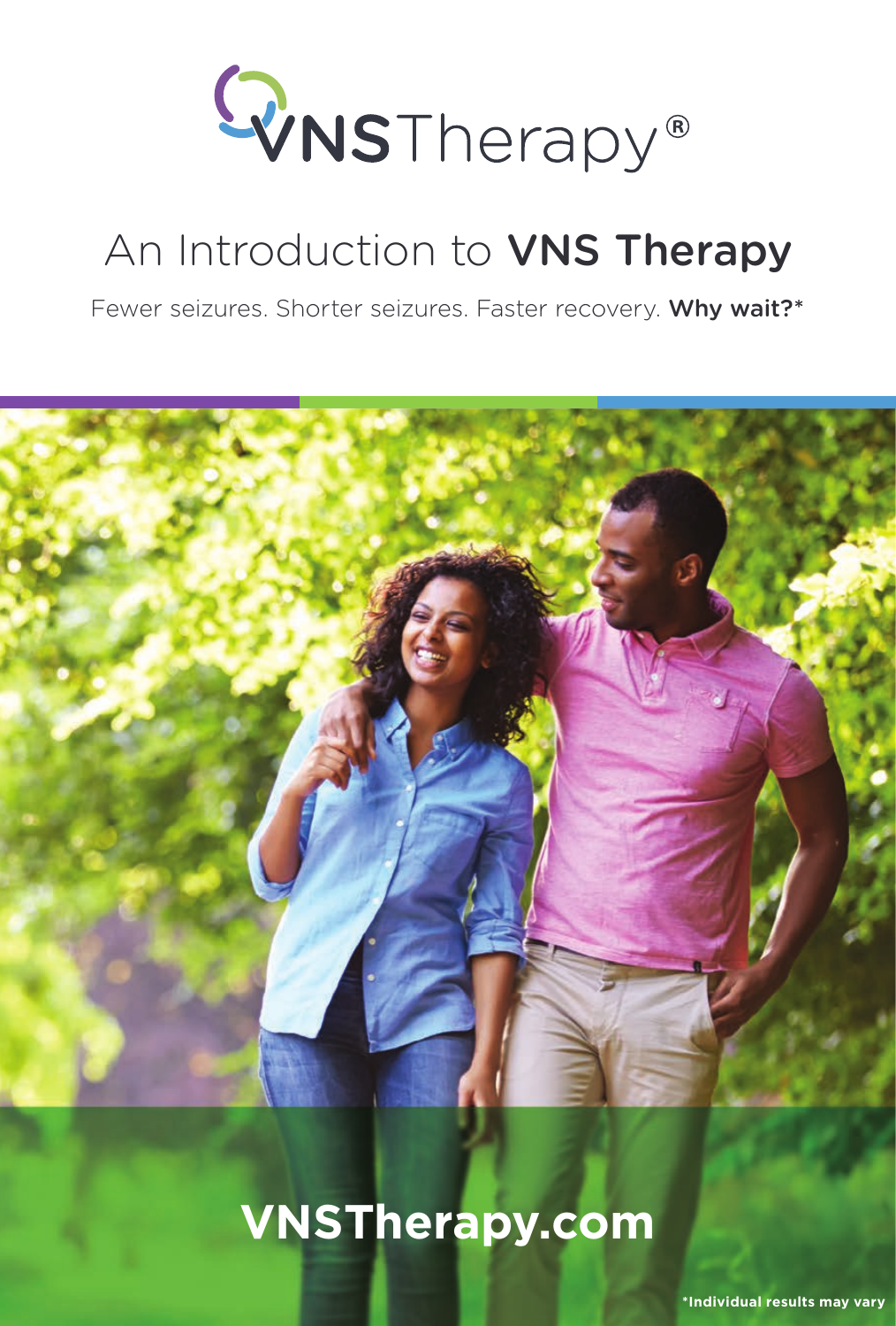## Are you struggling with uncontrolled seizures?

**You are not alone.** About 1 in 3 people with epilepsy have the type that is difficult to treat with medication.

VNS Therapy is designed specifically for people living with uncontrolled seizures and is a proven long-term solution already being used by more than 85,000 people around the world.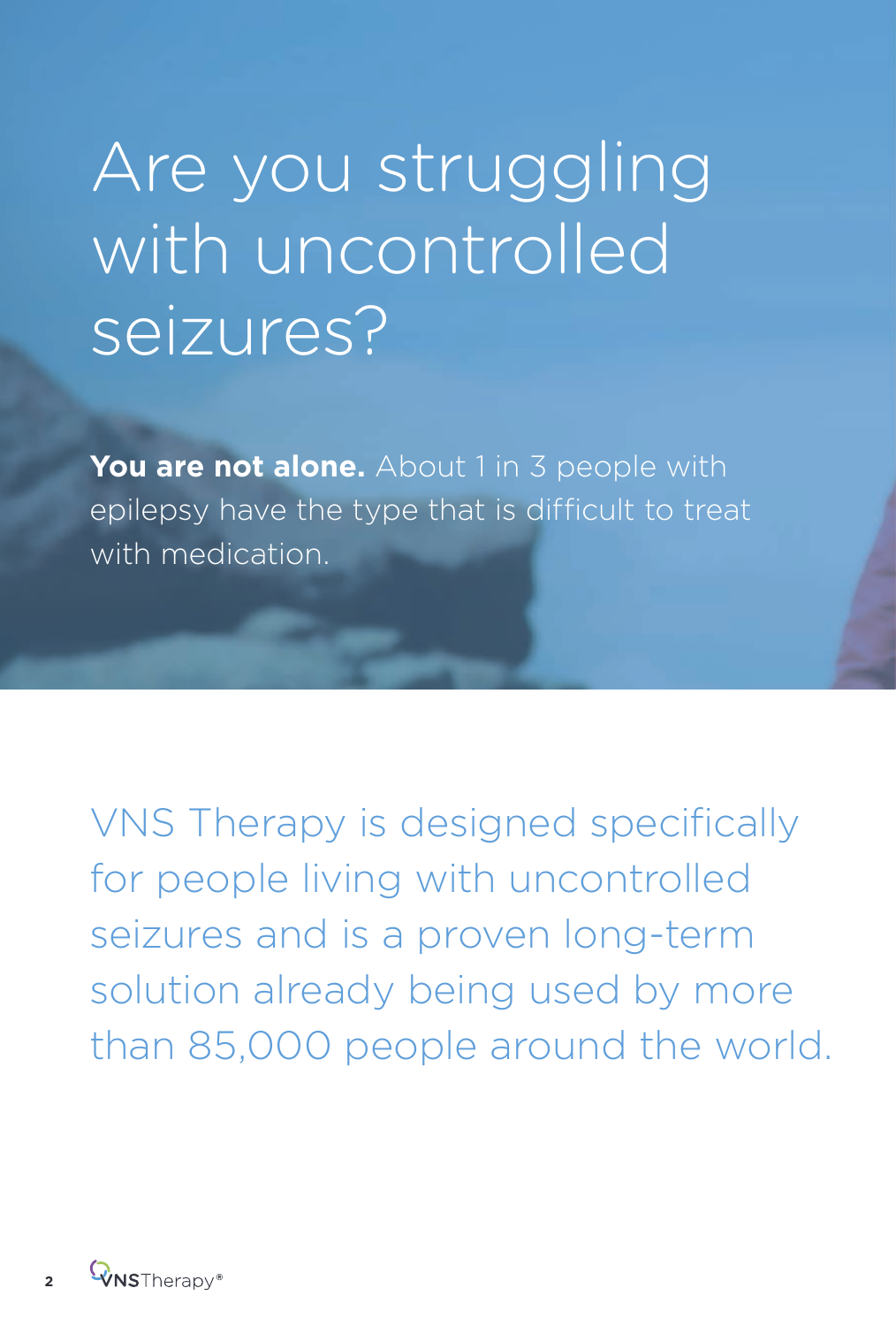

The goal of VNS Therapy is to prevent seizures before they start, and stop them if they do.

Many people experience long-lasting seizure control with VNS (Vagus Nerve Stimulation) Therapy. In fact, studies have shown that seizure control with VNS Therapy continues to improve over time.

### **Why wait? Turn the page to learn more.**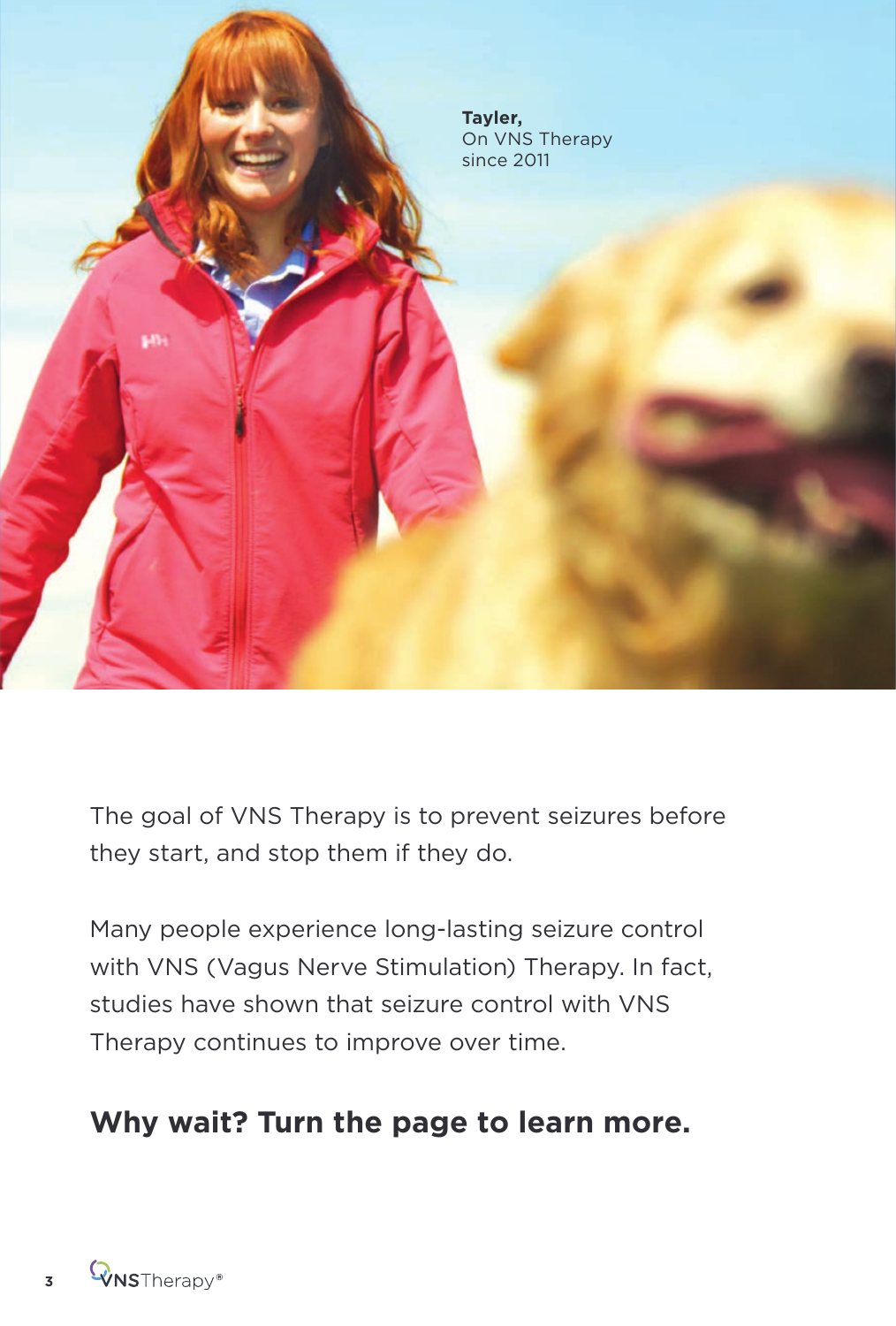# VNS Therapy may improve your quality of life.

**VNS Therapy is a safe, effective treatment with benefits that usually improve over time.** 

### **Benefits may include:**

- Fewer Seizures  $\blacktriangledown$
- Shorter Seizures  $\blacktriangledown$
- ◆ Faster Recovery
- Decreased Seizure Severity  $\blacktriangledown$
- Fewer Medications  $\blacktriangledown$
- Improved Alertness, Mood and Memory  $\blacktriangledown$
- Improved Quality of Life  $\blacktriangledown$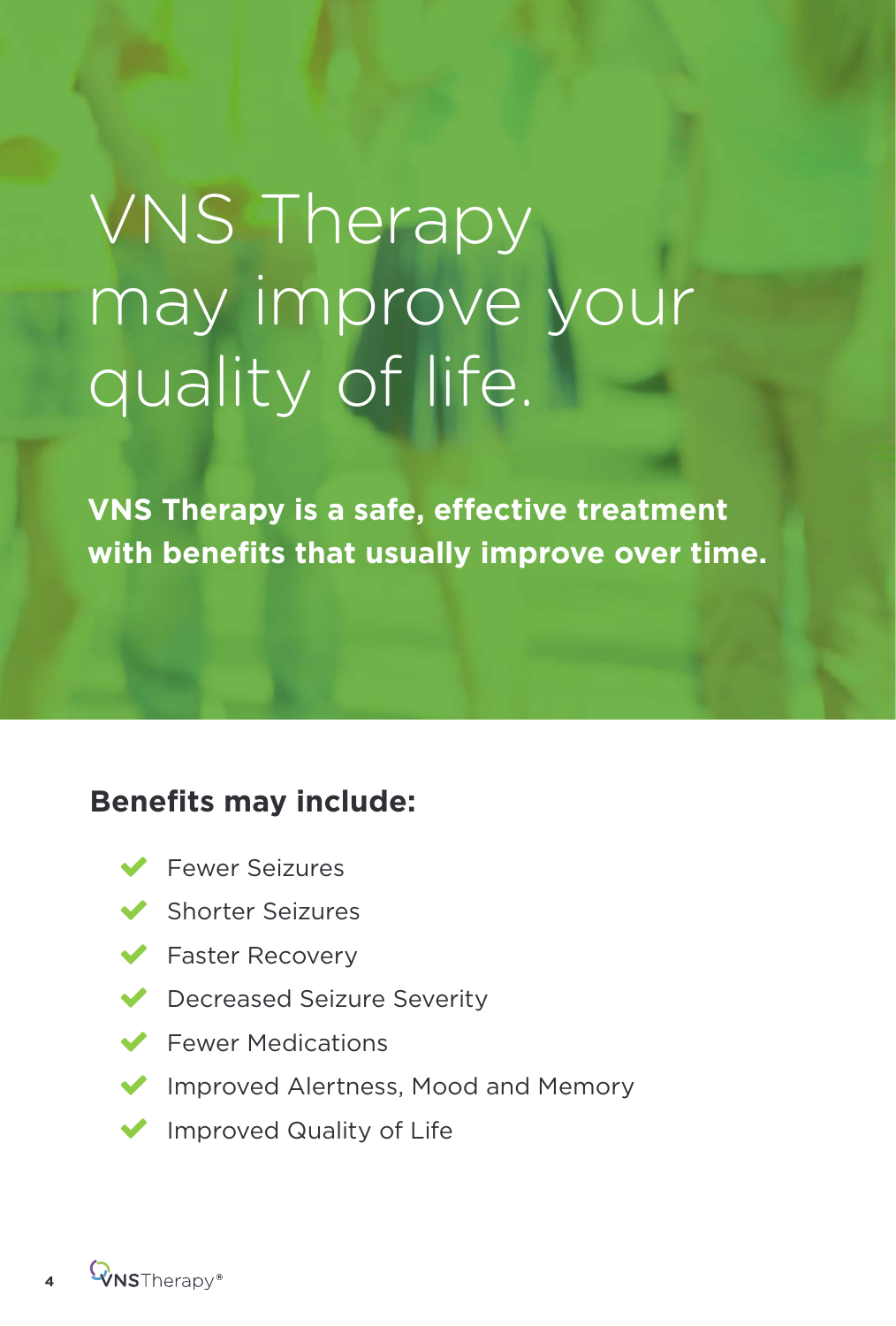

As you can imagine, VNS Therapy has improved the overall quality of life for many people living with drug resistant epilepsy.

In addition to these benefits, a small percentage (8%) of those with VNS Therapy report seizure freedom.

 **Visit VNSTherapy.com to view testimonials from caregivers and patients living with VNS Therapy.**

**5**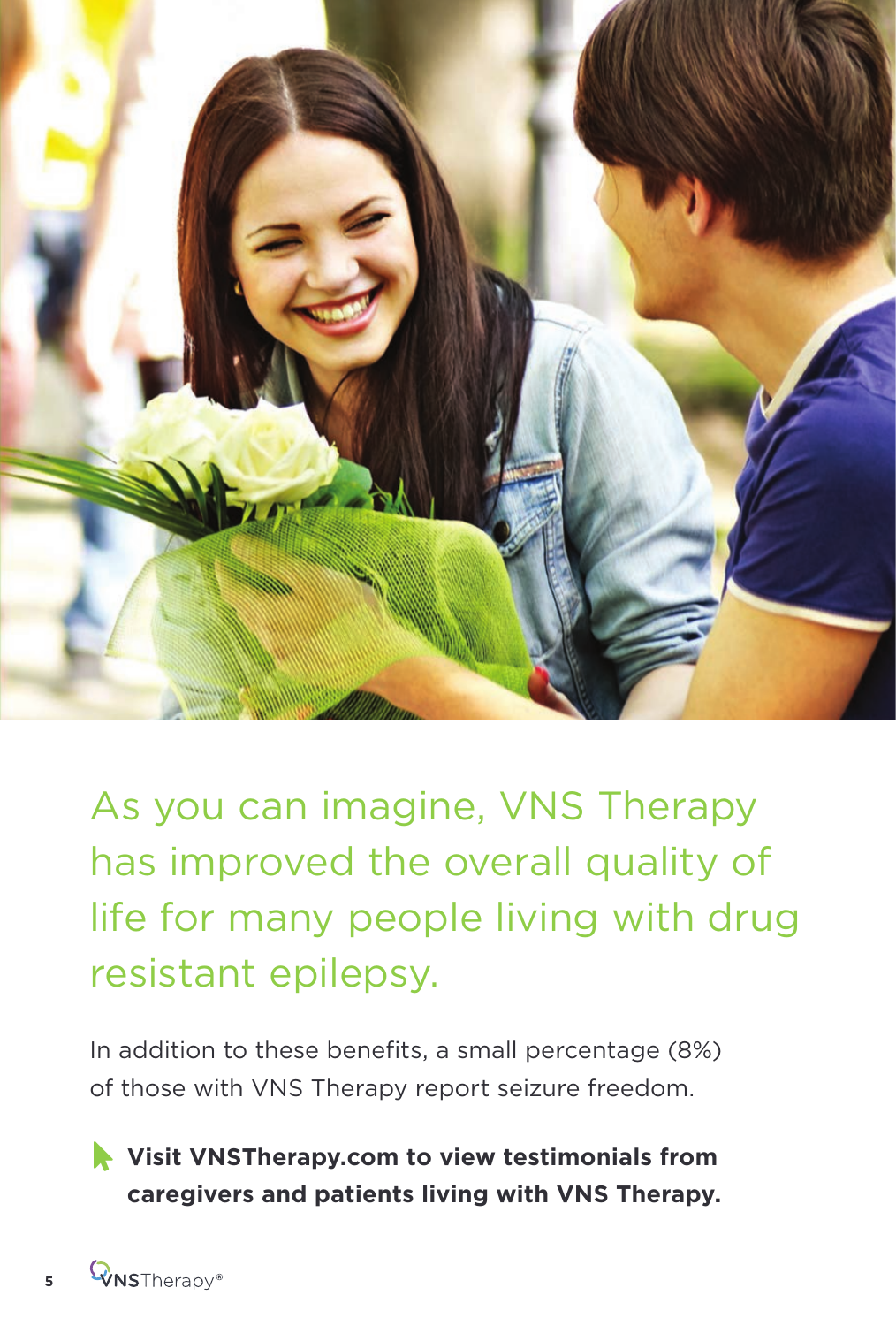## About VNS Therapy

**The VNS Therapy device sends mild pulses through the vagus nerve to areas of the brain that are associated with seizures in an effort to control your seizures.**

The goal of **VNS Therapy** is to prevent seizures before they start, and stop them if they do.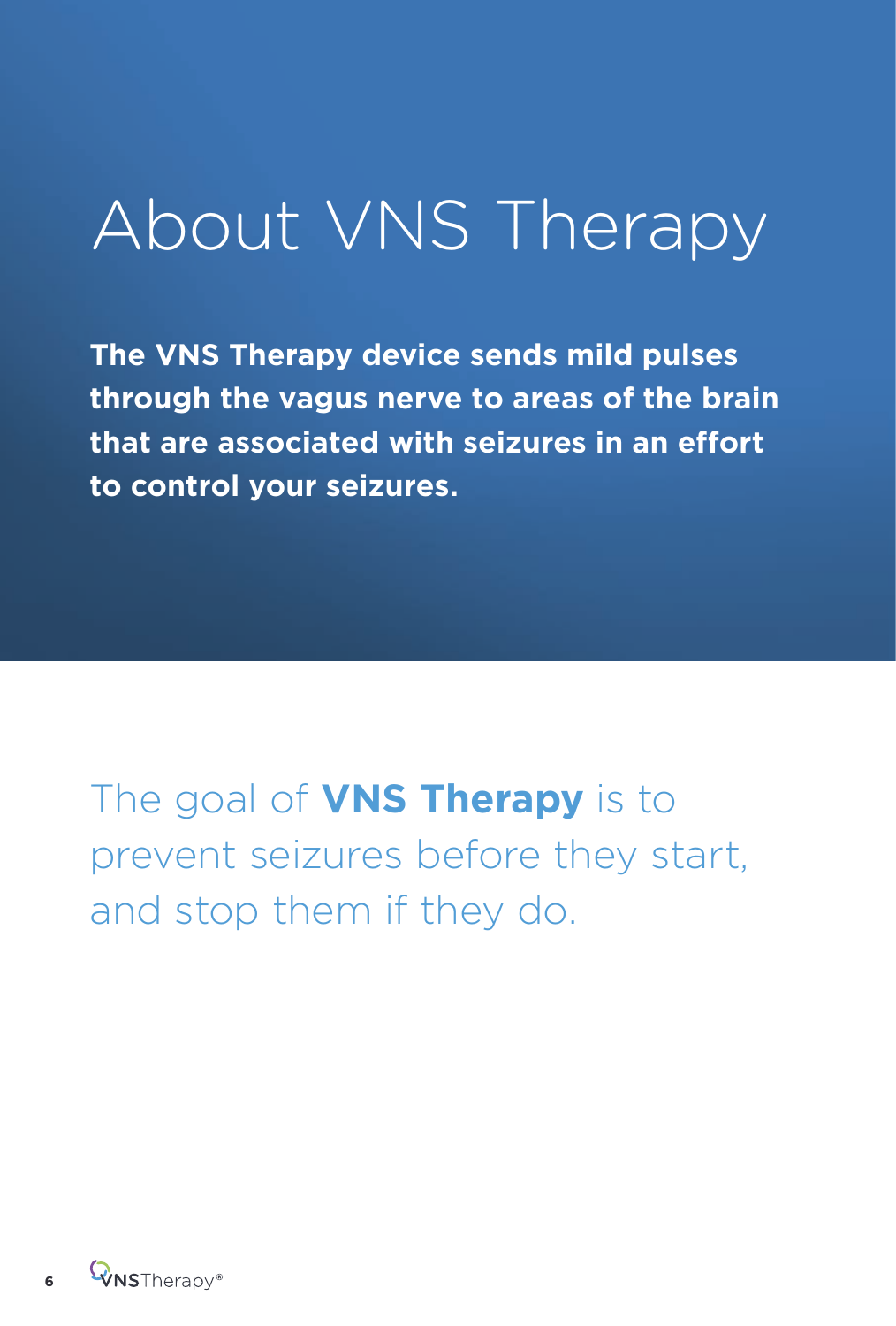

- VNS Therapy is delivered through a device (generator and lead) that sends mild pulses through the vagus nerve to areas of the brain known to be associated with seizures.
- It involves a short outpatient procedure which takes about an hour.
- > Most people go home the same day.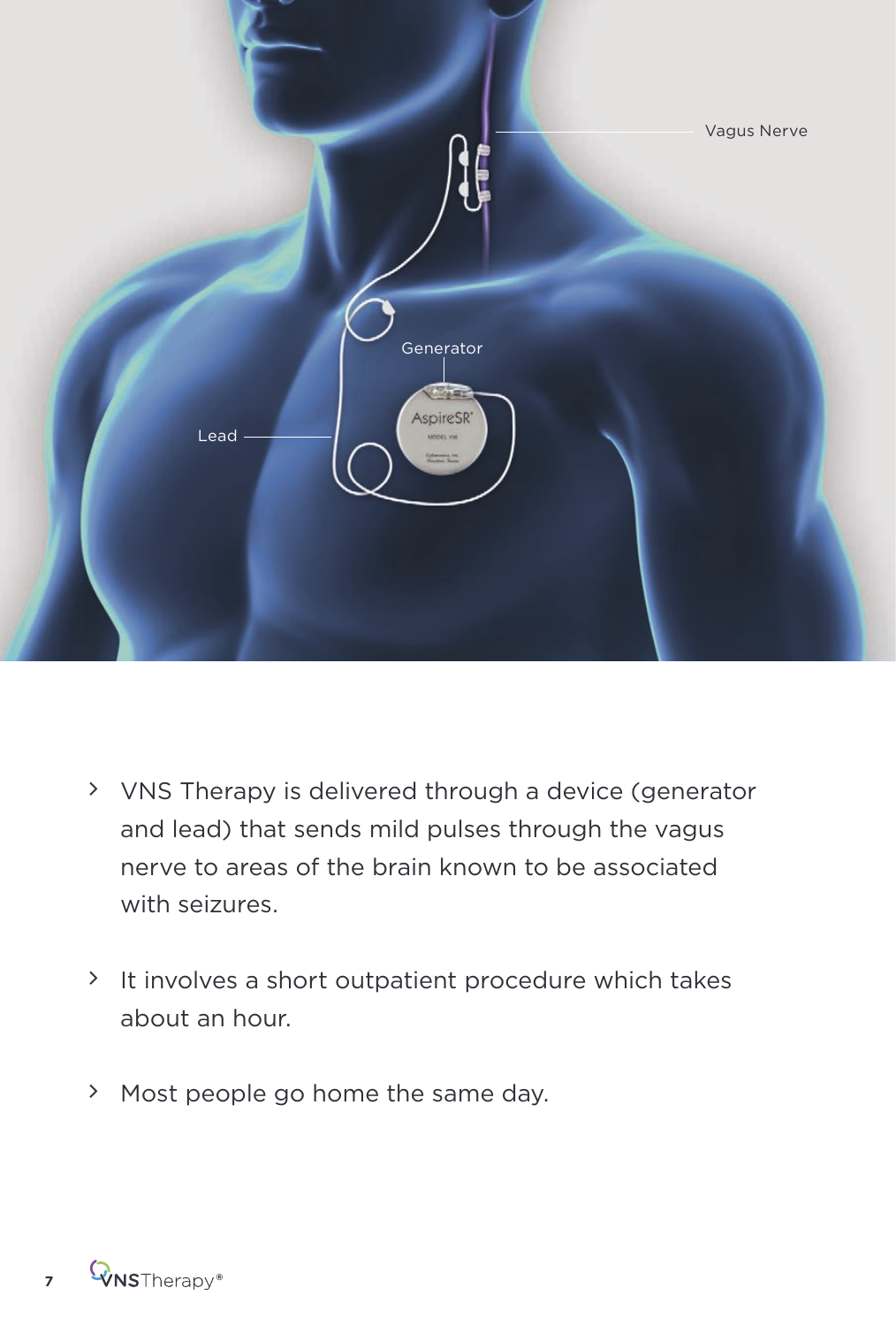# Additional VNS Therapy features may provide even more control.

**If you have a breakthrough seizure with VNS Therapy, an additional dose of therapy may help stop or shorten your seizure, decrease its intensity and shorten your recovery time.**

The VNS Therapy Magnet and NEW Detect & Respond features offer you ways to deliver an extra dose of therapy.

#### The **VNS Therapy Magnet**

- > An optional feature that may provide additional seizure control.
- Provides you or a caregiver the ability to manually deliver an additional dose of therapy.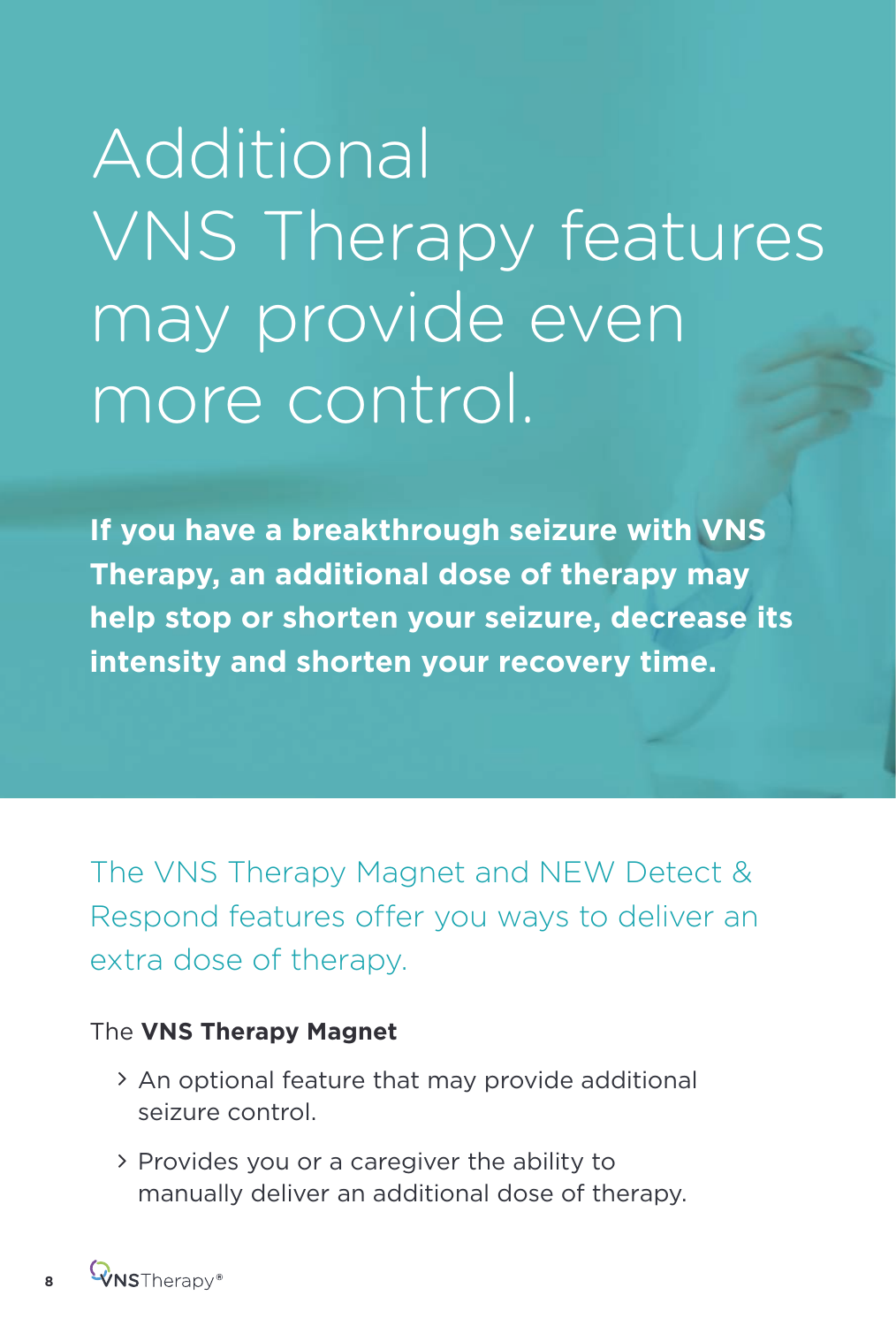

#### The **Detect & Respond\*** Feature

- The latest advancement in VNS Therapy.
- Detects a rapid rise in heart rate, which is often associated with a seizure.
- Responds to this rapid increase in heart rate by automatically delivering an extra dose of therapy.

**9**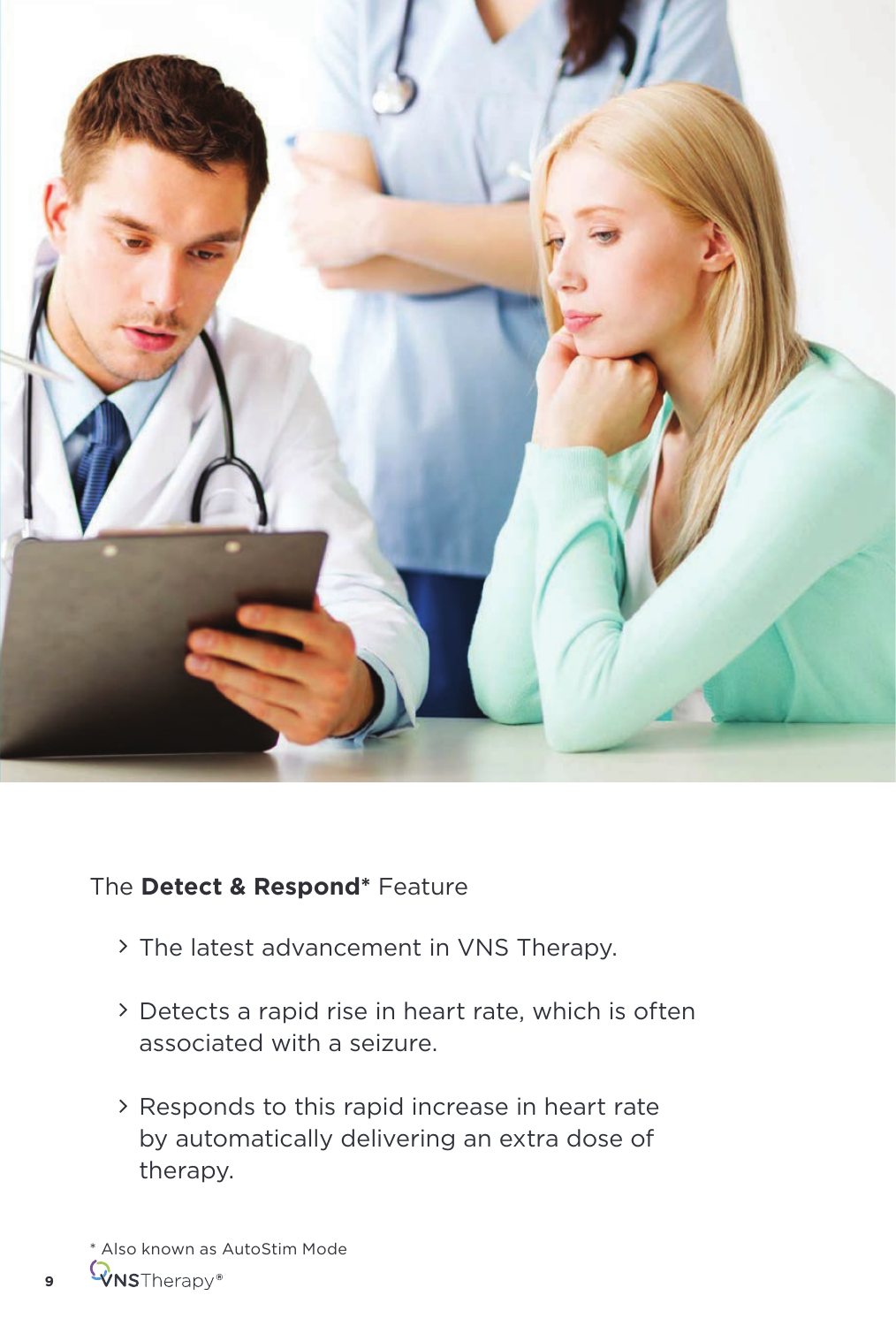VNS Therapy is not a drug. It does not have the same side effects nor does it interact with medications.

#### **The most common side effects of VNS Therapy include**

- hoarseness or changes in voice tone
- prickling feeling in the skin
- > shortness of breath
- sore throat
- coughing

**These side effects generally only occur during stimulation and usually decrease over time.**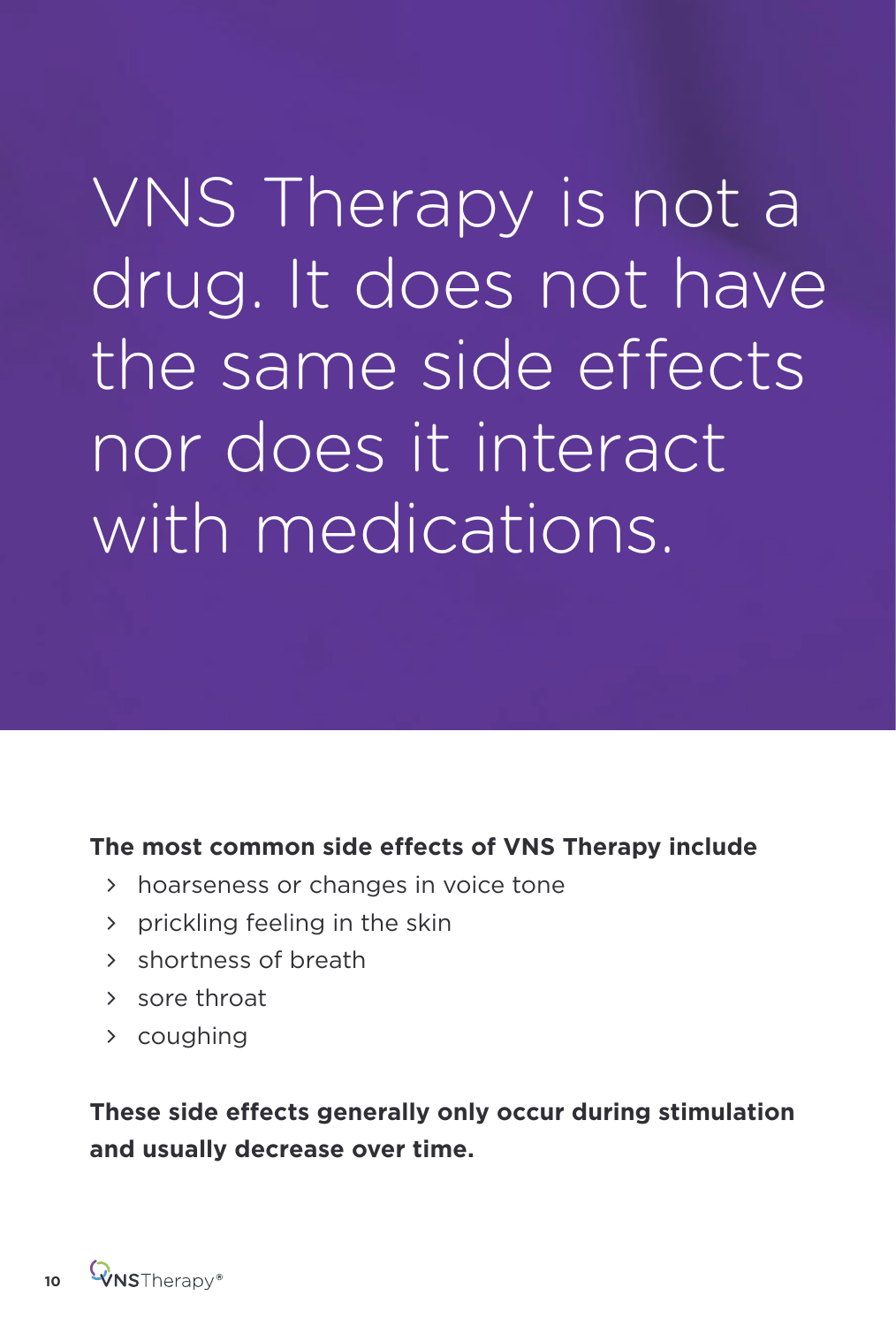

The VNS Therapy magnet is available to temporarily suspend therapy as needed to manage side effects during activities such as singing, public speaking or exercising.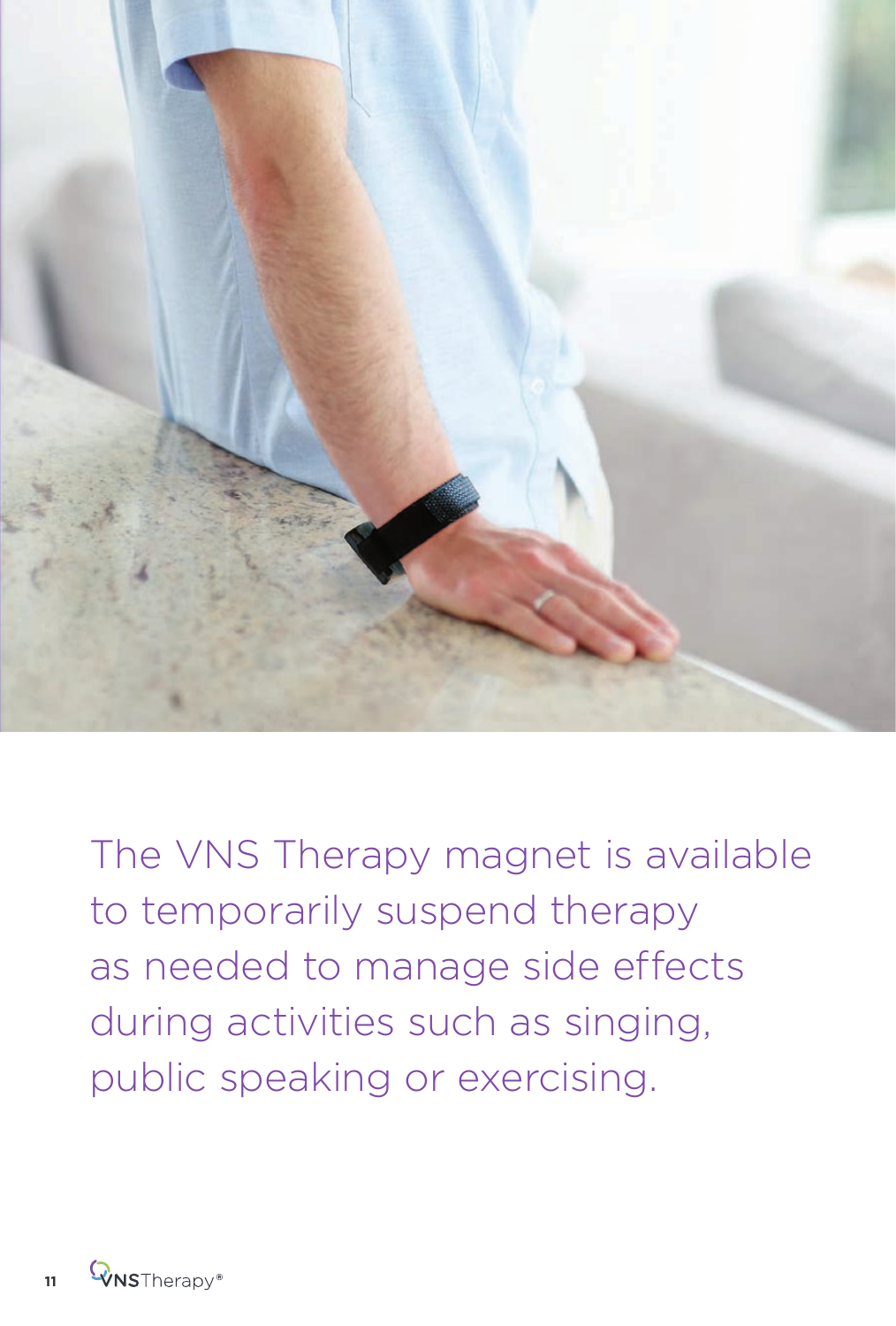# Why wait? Learn more about VNS Therapy today.

**12**

**J)** 

**Starr,**  On VNS Therapy since 2003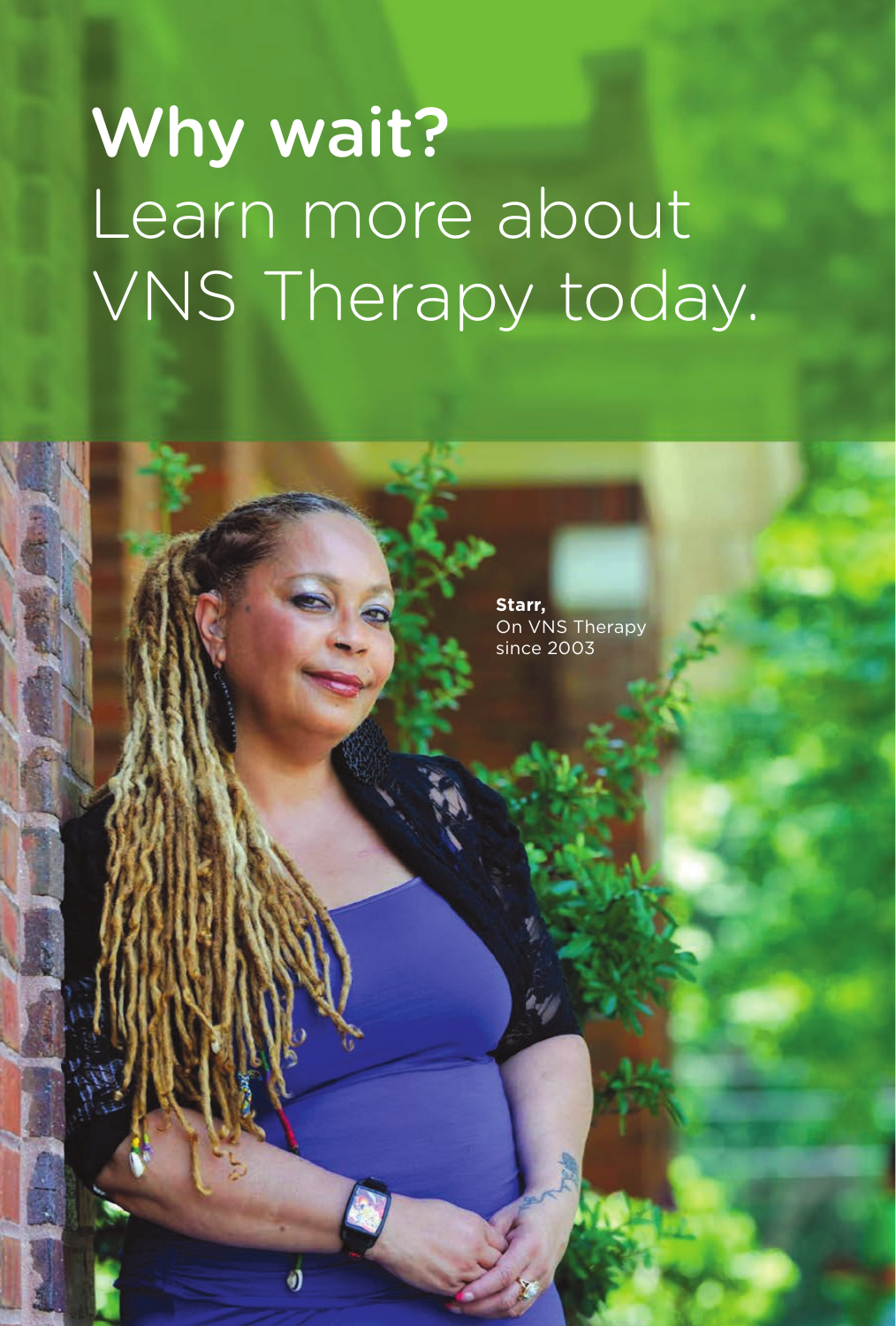### If you answer "yes" to any of the questions below, VNS Therapy might be right for you.



Are you taking multiple medications for seizure control and still having seizures?



Are you experiencing side effects from your medications that interfere with your daily activities?



Have you repeatedly been to the emergency room or admitted to the hospital because of your seizures or seizure-related injuries?



Does the time it takes to recover from your seizures restrict your daily activities?

### Why wait? Talk to your doctor about VNS Therapy today.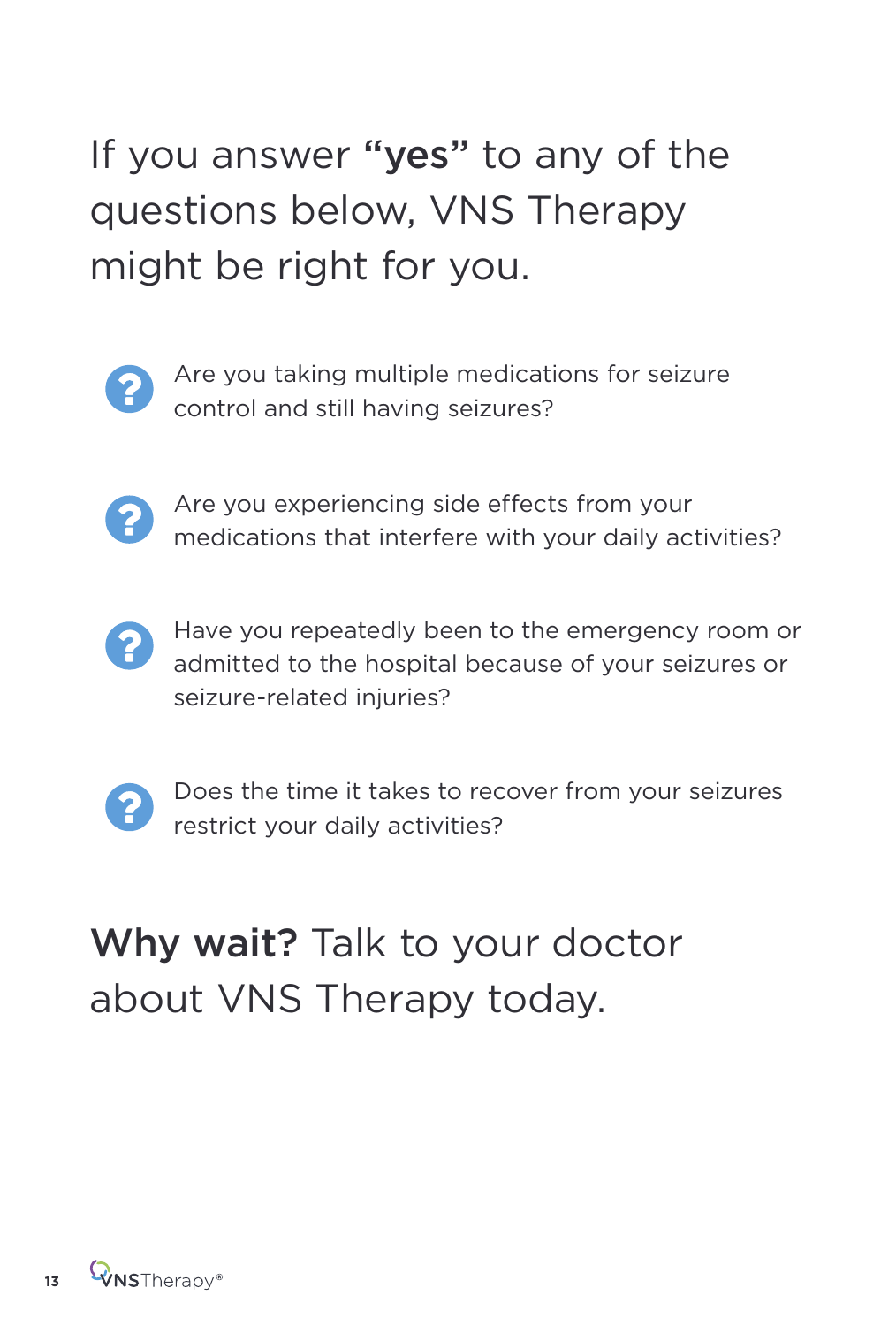### Safety Information for VNS Therapy

#### **VNS THERAPY CANADIAN INDICATION FOR USE**

VNS Therapy is indicated for use as an adjunctive therapy in reducing the frequency of seizures in patients whose epileptic disorder is dominated by partial seizures (with or without secondary generalization) or generalized seizures that are refractory to seizure medications. The Model 106 AspireSR<sup>®</sup> (Seizure Response) features the Automatic Stimulation Mode, which is intended for patients who experience seizures that are associated with cardiac rhythm increases known as ictal tachycardia.

#### **CONTRAINDICATIONS**

The VNS Therapy system cannot be used in patients after a bilateral or left cervical vagotomy. Do not use short-wave diathermy, microwave diathermy, or therapeutic ultrasound diathermy on patients implanted with the VNS Therapy system. Diagnostic ultrasound is not included in this contraindication. Cardiac arrhythmia (Model 106 only)—The AutoStim Mode feature should not be used in patients with clinically meaningful arrhythmias or who are using treatments that interfere with normal intrinsic heart rate responses.

#### **WARNINGS**

Physicians should inform patients about all potential risks and adverse events discussed in the VNS Therapy Physician Manuals, including information that VNS Therapy may not be a cure for epilepsy. Since seizures may occur unexpectedly, patients should consult with a physician before engaging in unsupervised activities, such as driving, swimming, and bathing, or in strenuous sports that could harm them or others.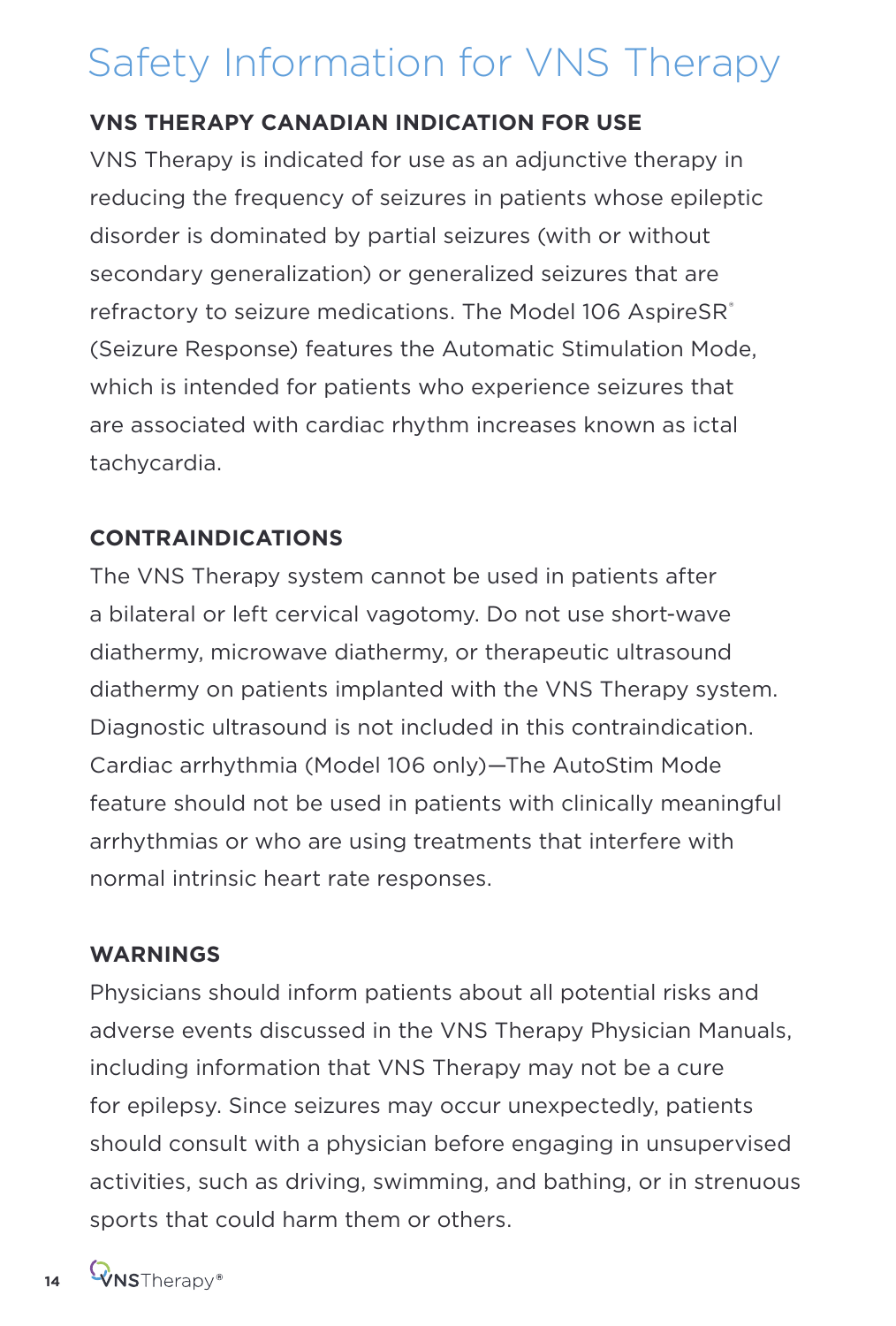A malfunction of the VNS Therapy system could cause painful or direct current stimulation, which could result in nerve damage. Removal or replacement of the VNS Therapy system requires an additional surgical procedure. Patients who have pre-existing swallowing, cardiac, or respiratory difficulties (including, but not limited to, obstructive sleep apnea and chronic pulmonary disease) should discuss with their physicians whether VNS Therapy is appropriate for them since there is the possibility that stimulation might worsen their condition. Postoperative bradycardia can occur among patients with certain underlying cardiac arrhythmias. MRI can be safely performed; however, special equipment and procedures must be used.

#### **ADVERSE EVENTS**

The most commonly reported side effects from stimulation include hoarseness (voice alteration), paresthesia (prickling feeling in the skin), dyspnea (shortness of breath), sore throat and increased coughing. The most commonly reported side effect from the implant procedure is infection.

\*The information contained here represents partial excerpts of important prescribing information from the product labeling. Patients should discuss the risks and benefits of VNS Therapy with their healthcare provider. Visit www.VNSTherapy.com for more information.